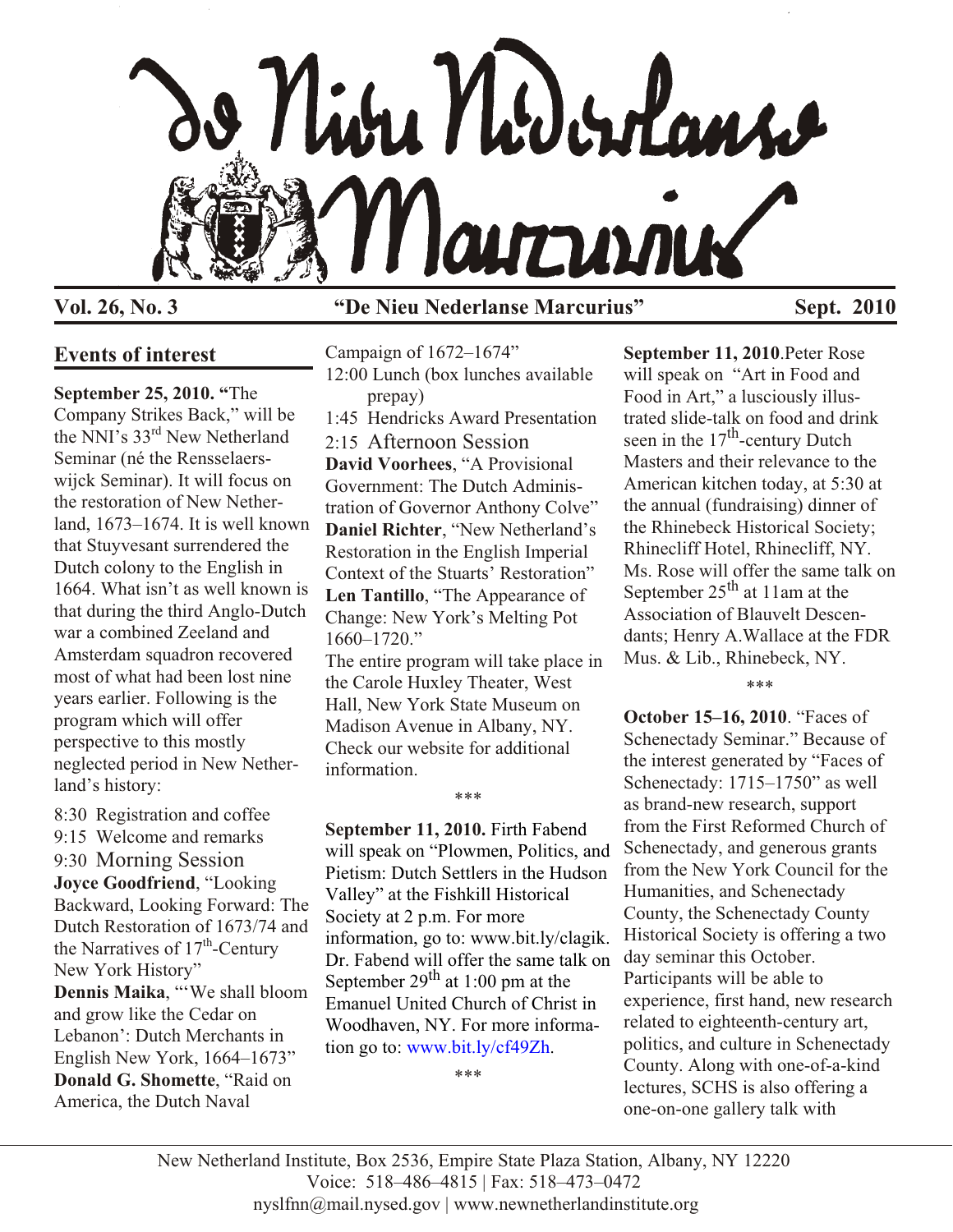co-curator Ona Curran and a  $17^{\text{th}}$ century Dutch Luncheon made possible by the Glen Sanders Mansion. Take this opportunity to delve into the history of Schenectady County. For more information or to register: 518-374-0263 or [www.schist.org](http://www.schist.org) or [office@schist.org](mailto:office@schist.org).

#### \*\*\*

**November 19, 2010**. The 29<sup>th</sup> Peter Stuyvesant Ball, held for the benefit of the Netherland–America Foundation, Inc., will take place at Pier Sixty on the Hudson. For additional information contact Age B. Diedrick at 212–355–6363 or age.diedrick@rcn.com. For more on the Ball visit: www.thenaf.org.

### **Publications**

*Records of The Reformed Protestant Dutch Church of Flatbush, Kings County, New York. Volume 2 Midwood Deacons' Accounts 1654-1709*, translated and edited by David William Voorhees. This second volume in the *Flatbush Church Records* series consists of deacons' accounts of the Flatbush (called by the Dutch *Midwout*, or Midwood), Long Island, Dutch Reformed congregation for the years 1654–1709. The volume is available for \$60.00. Send check or money order payable to: The Holland Society of New York 20 West 44th Street New York, NY 10036. Tel: 212–758–1675; fax: 212–758–2232; [hollsoc@ aol.com;](mailto:hollsoc@aol.com) [www.hollandsociety.org](http://www.hollandsociety.org); The Society is a tax-exempt, nonprofit organization; no sales tax is required.

### **NNI News**

A reminder that applications for the Senior and Student Scholar grants are due 9/15 and 10/1 respectively. Go to: www.nnp.org for further information.

\*\*\*

Len Tantillo on the Evertsen portrait on p. 3: "When it was determined that the NNI Seminar would focus on the exploits of Admiral Cornelis Evertsen and his raid on New York in 1673, I thought it would be an interesting challenge to try to recreate his face in a contemporary drawing style as opposed to using the traditional and somewhat unrealistic engraving of Evertsen that was made in his time. Taking the basic facial features that were suggested in the engraving I set about building a digital model of his head and hair style. Once I was satisfied with the results I made a few studies and then the final pencil drawing which is now being used to promote the NNI Seminar. The lighting and angle of the pose were intentionally designed to give him the stature of the heroic naval commander he seems to have been."

### **Website(s)**

For the New Netherland researcher one of the first places to look for information, whether it be the text of New Amsterdam's 1653 charter as a municipality or a curiosity about what was happening in the colony on your birthday in 1639, Stokes' *Iconography* is probably the first source you reach for. Now

you can access the chronology in vol. 4 and the index in vol. 6 via the following site: [www.bit.ly/a4Tf96](http://www.bit.ly/a4Tf96)

### **Totidem Verbis**

Because Cornelis Evertsen is central to this year's Seminar, our contributing editor, Peter Douglas, offers this profile of him. "The Voyage of Pieter de Lint, 1598– 1603" will be concluded in the next issue.

### **Cornelis Evertsen the Youngest, 1642-1706: The Man Who Took Back New Netherland**

Anyone searching for information about Cornelis Evertsen must be careful; there are three seventeenth century Dutch admirals with this name, and they are all related. Our interest lies in Cornelis Evertsen the Youngest (1642–1706). He was the second son of Admiral Cornelis Evertsen the Elder (1610–66), nephew of Admiral Johan Evertsen (1600–66), and cousin of the latter's son, Admiral Cornelis Evertsen the Younger (1628–79), with whom he is often confused. Cornelis was thus a member of a distinguished dynasty of naval heroes, though evidently one with little imagination when it came to naming babies. His nickname was *Keesje de Duivel*, or "Kees the Devil," both for his bravery and for being ever in the thick of a fight, as well as for his hot-tempered and cantankerous nature.

Like a surprising number of Dutch admirals, including De Ruyter, Cornelis was born in Vlissingen, and had already had experience on his father's ship by age ten. When the Second Anglo-Dutch War broke out in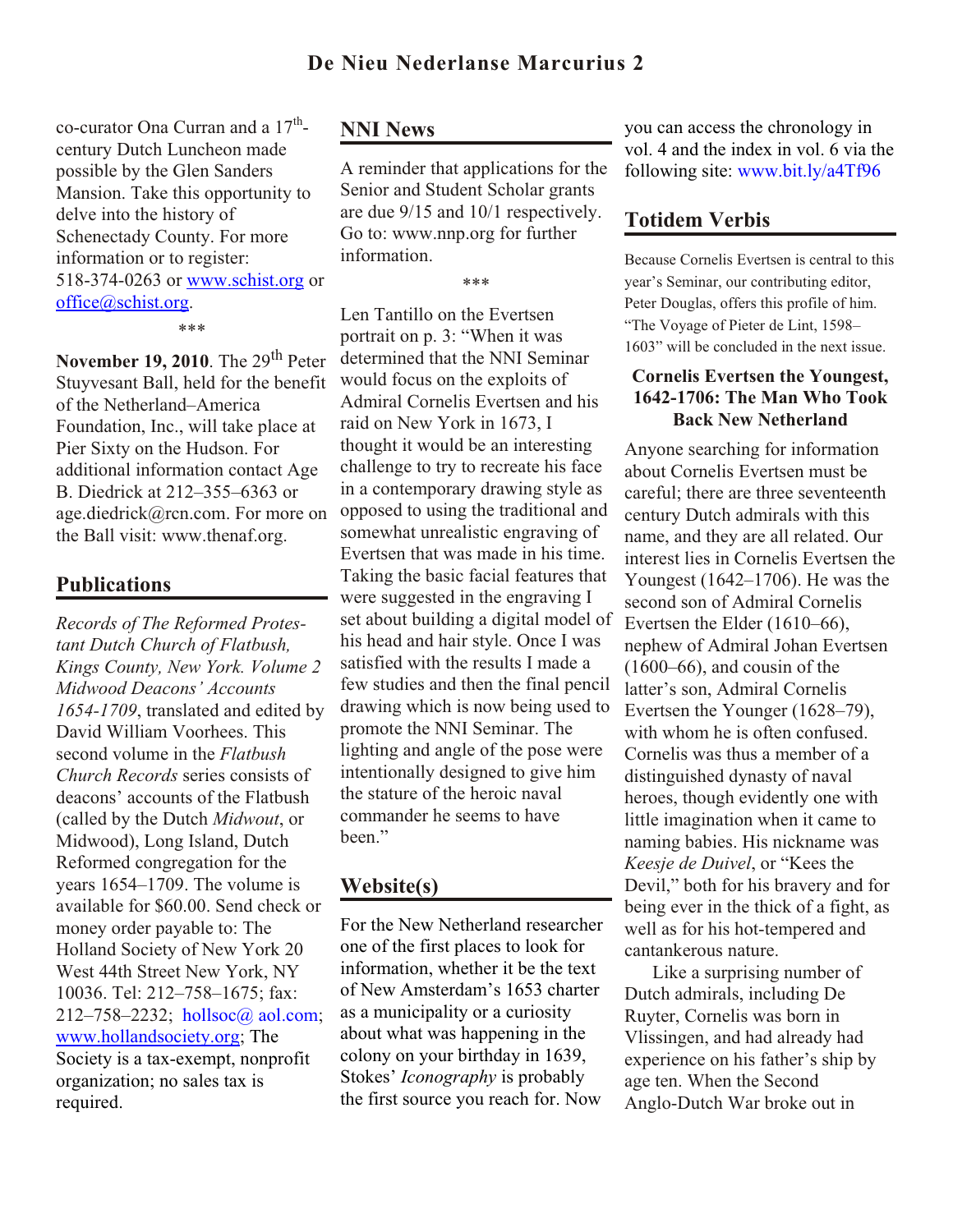## **De Nieu Nederlanse Marcurius 3**

1665 he became a privateer, and it wasn't long before an encounter with three enemy ships led to his capture. Because of his famous father and uncle he received special treatment and came to the attention of King Charles' brother James, Duke of York, then Lord High Admiral. Samuel Pepys' diary records what happened when James met Cornelis on April 17: "*And Everson, when he was brought before the Duke of Yorke, and was observed to be shot through the hat, answered, that he wished it had gone through his head, rather than been taken*." Luckily for his country, the ball had only gone through his hat.

Following his release and return to the Netherlands, Cornelis went on to serve with distinction and participated in numerous sea battles. That June he was part of the decisive English victory at Lowestoft, and he fought in the Four Days Battle in 1666, where he was flag captain of his father's ship. Cornelis also took part in the St James Day Battle in 1666, and the following June he had a role in the raid on the Medway. In 1672 Cornelis was in command of one of the men-of-war that repelled the English attack on the Smyrna fleet, a convoy of Dutch armed merchant ships and their escorts, returning from the Levant. The following May he commanded the *Zwanenburg* against the English-French fleet at the Battle of Solebay.

With the war against England still ongoing, the authorities of Zeeland gave this battle-hardened 30-year-old veteran command of a daring and ambitious expedition to capture and plunder England's homeward-bound East India fleet while victualling at St Helena in the South Atlantic. Success would mean the financial salvation of Zeeland. If the mission were to founder, the fleet was to proceed to the Cayenne and the Caribbean to prey on the enemy's ships and destroy and pillage its colonial outposts. No one could know that this voyage would write Cornelis' name in the history books.

The Zeeland Squadron, consisting of six ships, with



#### **Cornelis Evertsen de Jongste**

This sketch of *Keesje de Duivel* was developed by Len Tantillo from existing portraits of the Admiral. See NNI news.

Cornelis commanding the *Zwanenburg*, left the Netherlands in late 1672. An encounter with a superior English fleet at the Cape Verde Islands forced him to abort the raid after learning that, by an uncanny coincidence, the enemy fleet was also bound for St. Helena to intercept the Dutch VOC fleet. Not wishing to run into the more

powerful English fleet again, Cornelis turned to Plan B. His ships reached South America by March 1673, after which he set course for the Caribbean. After failing to find prizes in Barbados, he made for Martinique.

Here by chance he encountered the Amsterdam squadron under Jacob Benckes (1637–77), sent out in December to prey on the enemy's colonies and trade in the West Indies. The two squadrons joined to create a formidable naval force, and sailed northwards during the summer months, running up a list of spectacular successes. They captured or destroyed as many as 200 ships, attacked and burned the Virginia tobacco fleet in the Chesapeake, and amassed much booty.

The combined fleet arrived at the English colony of New York in July 1673. The English had taken over New Netherland in 1664, and the sight of the impressive armada with Dutch flags fluttering awoke the smoldering loyalty of many of the inhabitants. While the fleet was lying at anchor off Sandy Hook a contingent of disgruntled Dutchmen went aboard. They grumbled about life under the English, and provided valuable intelligence about the shabby state of the city's defenses and the poorly garrisoned Fort James. They also indicated that Governor Lovelace was absent from the city. All this kindled the interest of Cornelis and Benckes, and gave them a crazy idea: what if they were to actually *retake* New Netherland?

The decision made, Cornelis sent a letter to the citizens of New York, advising them of his